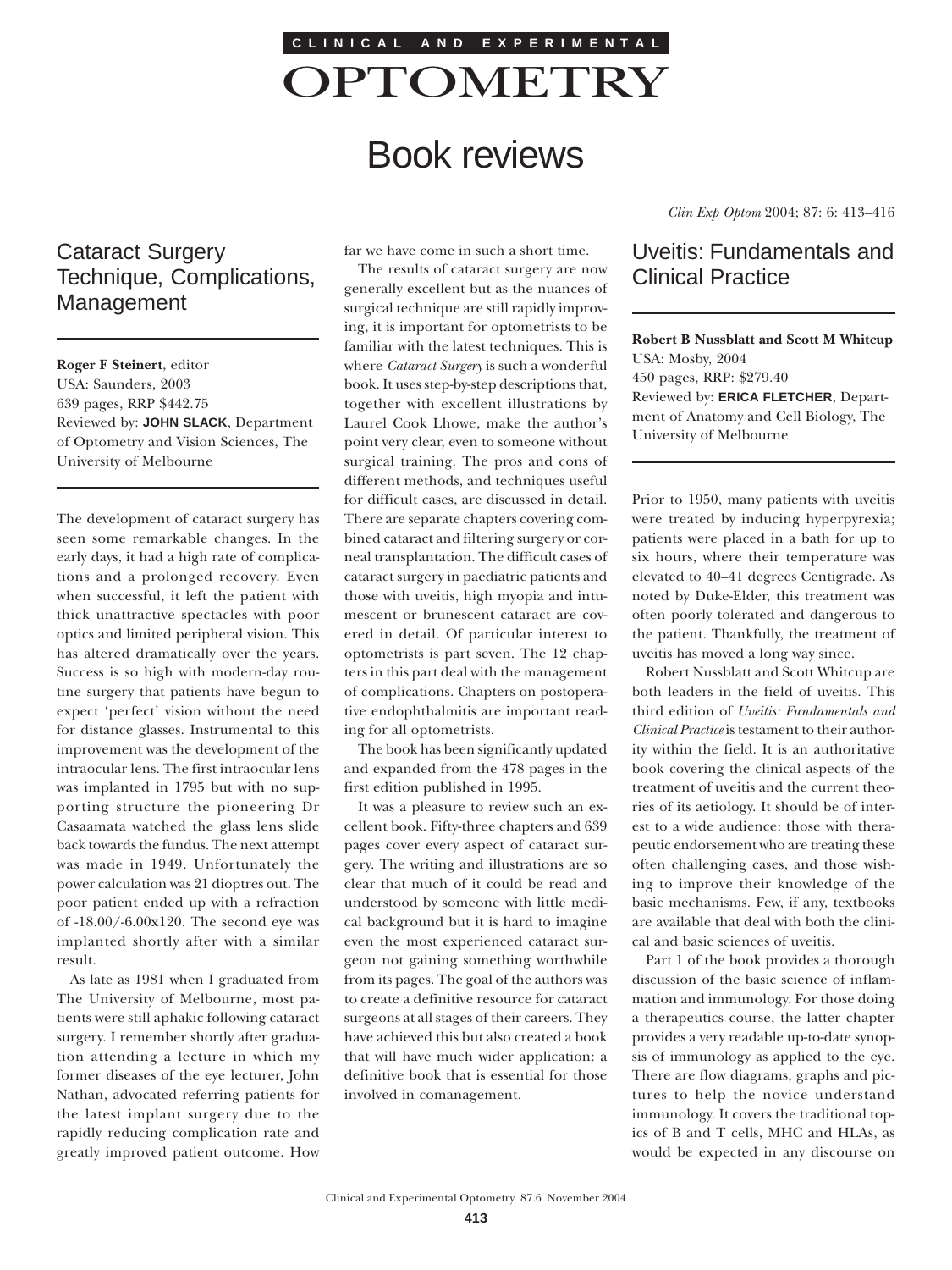immunology. In addition there are sections on the anterior chamber-associated immune deviation and a detailed discussion on the genetics underlying our immunity, topics that I have never really understood until reading this book.

Part 2 provides an overview of diagnosis, including a chapter on the medical history, examination of the patient with uveitis and interestingly, evaluating the literature. A questionnaire is provided to aid diagnosis and there is a detailed discussion of each aspect of the examination.

Part 3 comprises several chapters on medical therapy and surgical intervention. In this section, all the current therapies are discussed, as well as those in current clinical trials. As one would expect of such a definitive book, the modes of action and possible side effects of each of the drugs are discussed in detail.

Part 4 is a large section on the infectious uveitic conditions. The chapter on AIDS was particularly interesting because of the number of advances that have been achieved in recent years. For example, in the 1996 edition the authors wrote, 'until effective treatment and preventative therapy are available, we will continue to see an increasing number of patients with AIDS and HIV-related disorders'. In 2003– 2004, control of AIDS and HIV-related disorders has been achieved, with a dramatic change in the presentation of the associated ocular disease. Highly active antiretroviral therapy (HAART) has had a major impact in the incidence, course, presentation and prognosis of cytomegalovirus-induced retinitis. The inflammatory conditions experienced by those being treated with HAART are new and the condition has been termed immunerecovery uveitis.

All 29 chapters provide a definitive review of each topic. They are well written, beautifully illustrated and provide practical pearls where appropriate. A practitioner wanting to find some specific information can easily flick through the book, reading pertinent information provided in highlighted panels. Alternatively, a thorough reading of the case reports incorporated within each chapter provides an easy way to learn the material in a problembased manner. I thoroughly recommend this book to all wishing to improve their clinical knowledge and basic understanding of uveitis.

## Practical Retinal Photography and Digital Imaging **Techniques**

**ME Tyler, PJ Saine and TJ Bennett** USA: Butterworth Heinemann, 2003 222 pages, RRP \$136.40 Reviewed by: **ASSOCIATE PROFESSOR PETER G SWANN**, School of Optometry, Queensland University of Technology

Times have changed. Once ocular photography was pretty much the sole preserve of university departments of optometry, ophthalmology clinics and hospital departments. Now, many optometrists in private practice have camera systems both on slitlamps for more anterior ocular structures and for photographing the fundus. Photography is becoming an integral part of patient care for base line measures, clinical diagnosis and monitoring the progression of a condition and its response to treatment. It is advocated by many as a useful screening tool in the examination of the fundus of the diabetic patient.

The technology underpinning ocular photography is also changing rapidly and dramatically. It is only a matter of time before the humble 35 mm slide, which still gives the best image in my opinion, is totally superseded by the sophistication of digital, computerised imaging processes.

This little book, written by three ophthalmic photographers, will be of considerable help to the practitioner getting started and the optometrist experienced in ocular photography. In their preface to the book, the authors indicate that their intent is 'to provide a resource for professionals whose roles require quality retinal imaging but whose education does not include photographic training'. They have succeeded well.

The book comprises 10 chapters, the

first seven of which are devoted to the essentials of fundus photography. They lead the reader from a very basic review of pertinent ocular anatomy to the more challenging aspects of fundus photography. The final four chapters discuss the use of digital imaging and computer processing techniques in fundus photography. A very brief appendix details some useful resources for the practitioner, such as other selected books on the subject. Most chapters have references at their conclusion and the index appears complete and accurate. The book is particularly well illustrated, with colour photographs and diagrams of good quality supporting the text.

This book should be part of the clinical libraries of optometry schools and any optometrist commencing fundus photography in his or her practice. Practitioners who are considering upgrading their photographic equipment to digital systems would also find the book very useful.

### Biochemistry of the Eye, 2nd edition

#### **David R Whikehart**

Philadelphia, USA: Butterworth-Heinemann, 2003 319 pages, RRP \$114.40 Reviewed by: **DR ALEX GENTLE**, Department of Optometry and Vision Sciences, The University of Melbourne

Eye care practitioners are increasingly reliant on knowledge of ocular biochemistry, particularly when diagnosing and managing ocular disease. Despite this fact, it has always surprised me how few basic ocular biochemistry textbooks become available to student and practising clinicians each year. Since I began lecturing to optometry students in this field, it has been a constant source of frustration to me that available books are so long between editions even though advances in this field are probably more rapid than in any other area relevant to our understand-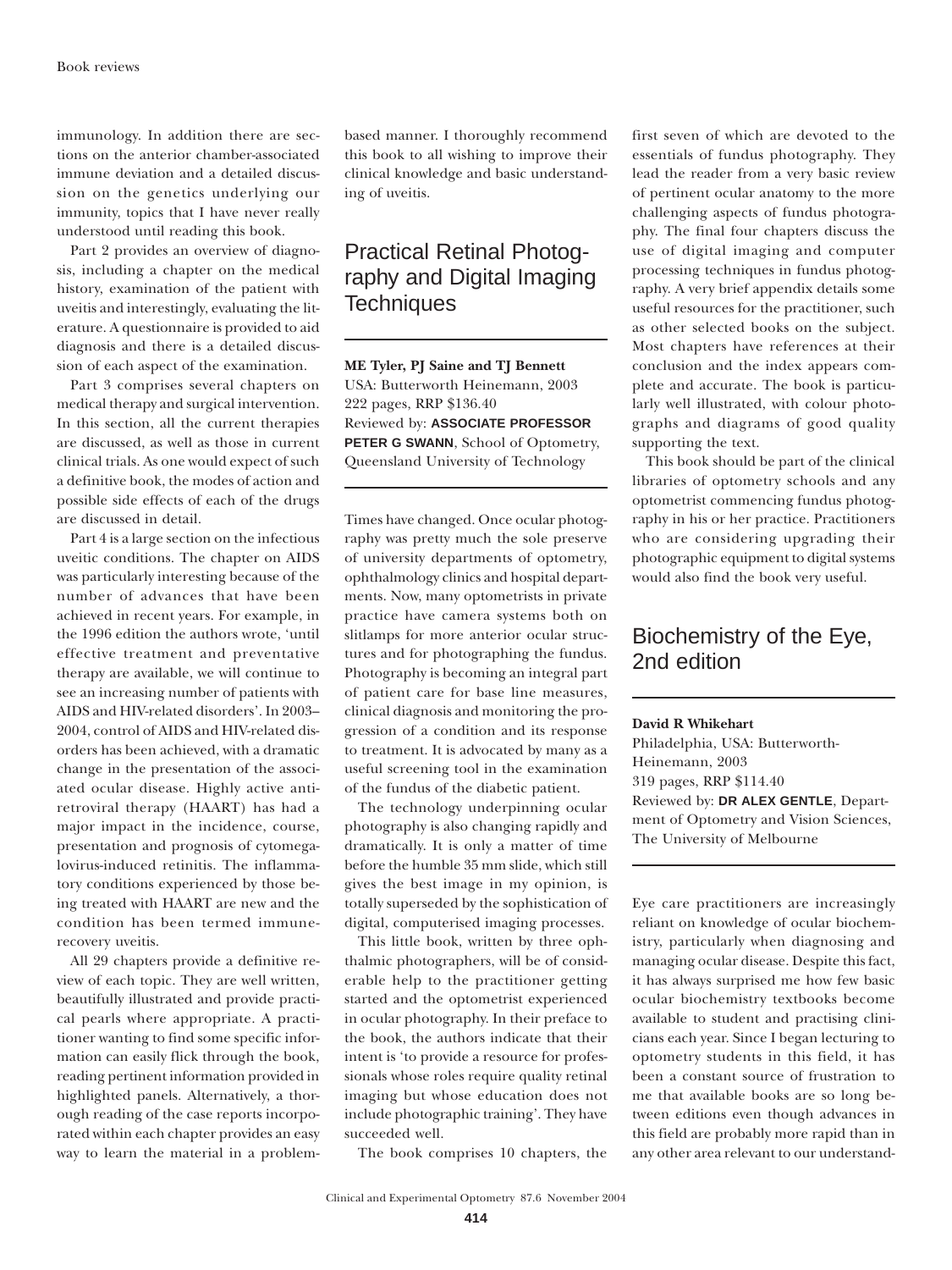ing of ocular function, development and disease. For example, our knowledge of the molecular biochemistry of the eye has advanced at a bewildering rate over recent years, accelerating the process of drug development and influencing the way we manage disease. In my experience, the lack of simple, up-to-date books in this area causes student frustration because the teacher cannot recommend a readable book and because the review articles the students are directed to as an alternative can be heavy going. No wonder so many optometry students find biochemistry dry and difficult to study.

Now we have the second edition of this very readable text, albeit about nine years after its predecessor. It will be a welcome aid to study for student optometrists or indeed any optometrist seeking to revise their knowledge of a field that is of increasing importance in therapeutic practice. David R Whikehart is Professor of Physiological Optics in the School of Optometry at the University of Alabama. Over the years, he has researched and published on various aspects of ocular biochemistry, with a particular emphasis on the biochemistry of the anterior segment. It follows that this book is written by an author with great experience in the field and is targeted at optometrists, although it will be of interest to any student or practitioner in visionrelated areas.

The structure of the book follows that of its predecessor, with the chapter titles referring to biochemical entities, such as proteins, enzymes and carbohydrates, rather than ocular structures. There are obvious advantages to organising the book in this fashion as it limits repetition of the same, basic biochemical processes that occur in different ocular tissues. However, this organisation of the book also means that to read about tear film biochemistry, for example, you must jump between three chapters to obtain information regarding the lipid, aqueous and mucoid components.

Although I find the organisation a little cumbersome and lacking continuity, there is the benefit that each chapter starts with a review of the basic biochemical processes relevant to the particular biochemical entity. Herein lies the major strength of this book as the simple approach to explaining complex phenomena will doubtless prove very agreeable to students, which is surely of primary importance in any basic textbook. On the downside, this simplicity filters across to the ocular biochemistry, resulting in an oversimplified and sometimes outdated coverage of ocular processes. For example, the description of aqueous production does little justice to current models of pump and enzyme functions, or our understanding of the way therapeutic agents manipulate aqueous production. In the book's defence, it could also be argued that the function of a textbook is to provide the student with a basic grounding and that the student and teacher should gain recent and more specific information from the scientific literature.

It is often said that a picture paints a thousand words and this appears to be David Whikehart's philosophy as the text is complemented by many clear diagrams and well-structured tables to convey the information. Being a simple soul, I also find pictures and diagrams to be the best learning aid in any biochemistry book and found this to be another of the book's strong points. Despite this fact, there are some inaccuracies and inconsistencies within the figures and tables. For example, in a diagram that illustrates the mechanism of aqueous production, tight junctions are positioned between the pigmented epithelial cells, rather than between the non-pigmented cells where most literature suggests they lie. The book also reproduces a rather tired old table of collagen subtypes in the eye, listing only eight subtypes despite the fact that the text states at least 12 of 19 known subtypes have been found in the eye. Type XI collagen was found to be important in the vitreous before publication of the first edition of this book and still does not find its way into this table.

Despite my criticisms, my overall impression of this book was very positive. It is wellillustrated, easy to read and understandable, without going into any great depth on certain important ocular matters. It is produced in paperback and at a relatively competitive price for such a specialised book. As a result, I recommend the book to all students of this area, confident that it will give them a solid grounding in the basics, along with some specifics of ocular biochemistry. Those seeking more up-todate insights into specific ocular processes will have to look elsewhere for such information.

### Practical Binocular Vision Assessment

**Frank Eperjesi and Michelle M Rundstrom** UK: Butterworth-Heinemann, 2004 94 pages, RRP \$82.50 Reviewed by **CATHERINE M SUTTLE**, School of Optometry and Vision Science, University of New South Wales

In the introduction to this book, the authors note that for many eye care practitioners, binocular vision assessment is surrounded by mystery and intrigue and is viewed as something to be avoided. How true this is; surely many readers of the book will be happy to read this opening paragraph, telling them that they are not the only ones who still, after university degree courses and perhaps years in practice, lack confidence in binocular vision assessment.

The authors are able to offer insights from extensive experience of binocular vision practice and research. Dr Frank Eperjesi, first author of this book, is a lecturer in optometry at the School of Life and Health Sciences, University of Aston, UK, and is an examiner in binocular vision at the British College of Optometrists. Michelle Rundstrom has a background in orthoptics and optometry and is primary care optometrist and a sessional orthoptist in hospital practice in Nottingham, UK.

The book is written with the aim of removing some of the mystery and increasing the practitioner's confidence in this field by providing a straightforward guide to accurate binocular vision assessment